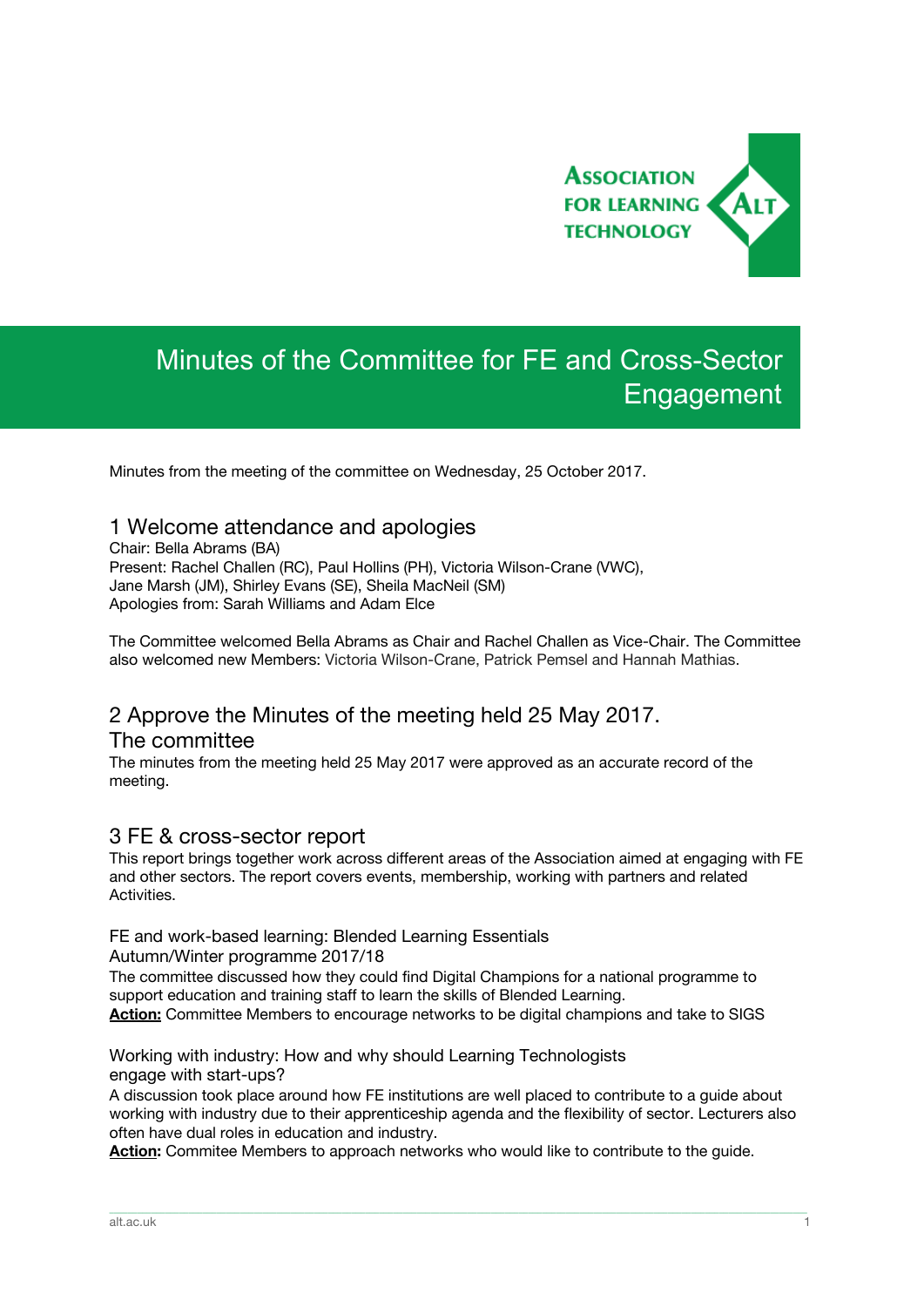It was noted that ALT are attending MozFest to increase the awareness of ALTs work.

### FELTAG SIG

The committee discussed future developments of the FELTAG SIG and ideas for taking their work forward. It was questioned whether FELTAG would benefit from renaming. It was raised felt that now the threat of missed funding has been withdrawn that the subject has been put on the backburner. It would benefit from review of FELTAG and its benefits. The key is influencing leaders to understand the importance of technology. The main question is how do we influence leaders? The committee came up with some suggestions including developing case studies of current positive examples , using our network contacts to our best advantage, defining the business case for Learning Technology, linking advice to sector policy,

**Actions**: The Committee suggests that Members convene a virtual meeting between FELTAG SIG and this committee and agree the way forward.

The Committee noted the highlighted articles in FE News on workforce development **Action:** Committee Members to circulate FE news articles.

The committee discussed the relationship between The Blended Learning Consortium and ALT and noted the ALT membership offer in recruitment efforts with BLC member colleges.

A discussion was had about the Doug Gowan Memorial Fund and its importance. It was felt that having case studies and publication materials would aid promotion. **Actions:** The Committee would like to hear at its next meeting who has received the funds and how

their work is being promoted. Question for Maren: What is ALT's membership position on colleges that have been taken over by FE

institutions?

## 4 Events and conference report

JM presented the events report to the committee. The committee asked whether it would be possible to consider holding the Annual Conference at an alternative time of year, e.g. late June, as September was a difficult time for them to attend. The committee asked whether the runners up for the Learning Technologist of the Year Awards knew if they hadn't won. It was felt that attendance of the awards evening and anticipation could be improved if winners were not announced until the event. The committee would like to know how many delegates attended the Annual Conference from the FE sector this year. It was suggested that offering practical support to FE members looking to make conference submissions would improve the quantity and quality of FE representation in the programme at the conference. Practical support ideas included delivering seminars on how to make submissions and providing informal review prior to review. SE and PH offered their assistance as mentors to the submission process and the committee suggested a call to members to find additional mentors. The committee asked if the call for papers for OER could be worded to encourage submissions to include applied research.

BA and RC volunteered to run 1 session at the Winter Conference on the morning of 13th December.

**Actions:** Call to other committee members for to run and moderate winter conference sessions, aiming for two volunteers to help moderate sessions during the conference and members to run 1-2 sessions focused on the work they are currently doing.

Committee Members to promote the members only call for proposals to the ALT Online Winter Conference.

Committee Members to promote the call for papers for OER18.

Committee Members to disseminate opportunities for sponsorship and exhibition for OER18 and the Winter Conference.

\_\_\_\_\_\_\_\_\_\_\_\_\_\_\_\_\_\_\_\_\_\_\_\_\_\_\_\_\_\_\_\_\_\_\_\_\_\_\_\_\_\_\_\_\_\_\_\_\_\_\_\_\_\_\_\_\_\_\_\_\_\_\_\_\_\_\_\_\_\_\_\_\_\_\_\_\_\_\_\_\_\_\_\_\_\_\_\_\_\_\_\_\_\_\_\_\_\_\_\_\_\_\_\_\_\_\_\_\_\_\_\_\_\_\_\_\_\_\_\_\_\_\_\_\_\_\_\_\_\_\_\_\_\_\_\_\_\_\_\_\_\_\_\_\_\_\_\_\_\_

## 5 Individual updates from members

Due to time constraints individual discussions were deferred until the next meeting, but the